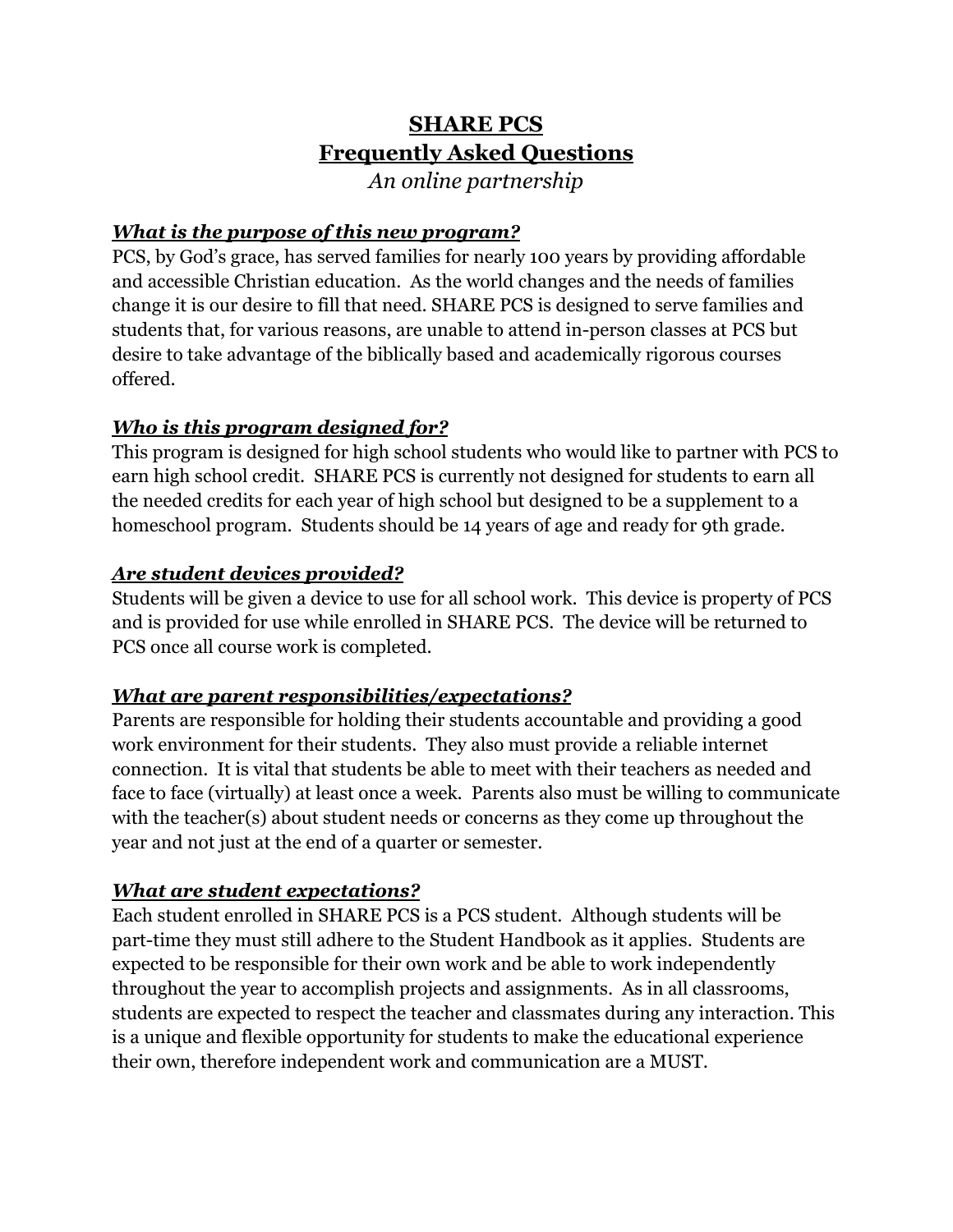## *What is the basic course design?*

Each course is designed to be a flexible, self-paced online learning experience. There will be work and learning that will take place outside of what might be considered "normal class time". Students will be expected to meet virtually with their teacher a minimum of once a week, with some courses requiring additional meets more often due to the subject area. This time will be decided by the student and the teacher. This in person time could include assessments, discussion, follow-up on assignments, or further instruction by the teacher. Between classes students will be expected to work on assignments given by the teacher which could include, but are not limited to, questions, additional reading, research or writing assignments.

#### *What is included?*

PCS curriculum, textbook, certified teacher, chromebook and high school credit upon coursework completion. The chromebook and textbook must be returned when the course has been completed.

#### *What is the tuition?*

| <b>SHARE PCS Tuition Rates</b> |                                                          |
|--------------------------------|----------------------------------------------------------|
| <b>Application Fee:</b>        | Waived for the 21-22 school year                         |
| <b>Registration Fee:</b>       | \$200                                                    |
| Cost per course:               | \$450 (Full credit - course meets all year)              |
|                                | $$200$ ( $\frac{1}{2}$ credit - course meets a semester) |
|                                | \$400 (additional full credit course)                    |
| Class Fee:                     | \$50 per course (Some courses may require the            |
|                                | purchase of additional resources)                        |

#### *What are the fees?*

There may be some additional resources you will need to purchase, depending on the class. For example, there will be some art supplies that you may need to purchase for an art class or a book for an English course. These additional items are not included in the tuition. Each course has a class fee of \$50 for textbook and chromebook usage.

#### *What is the application process?*

Families can access the SHARE PCS application through the PCS website. portlandchristian.org/sharepcs